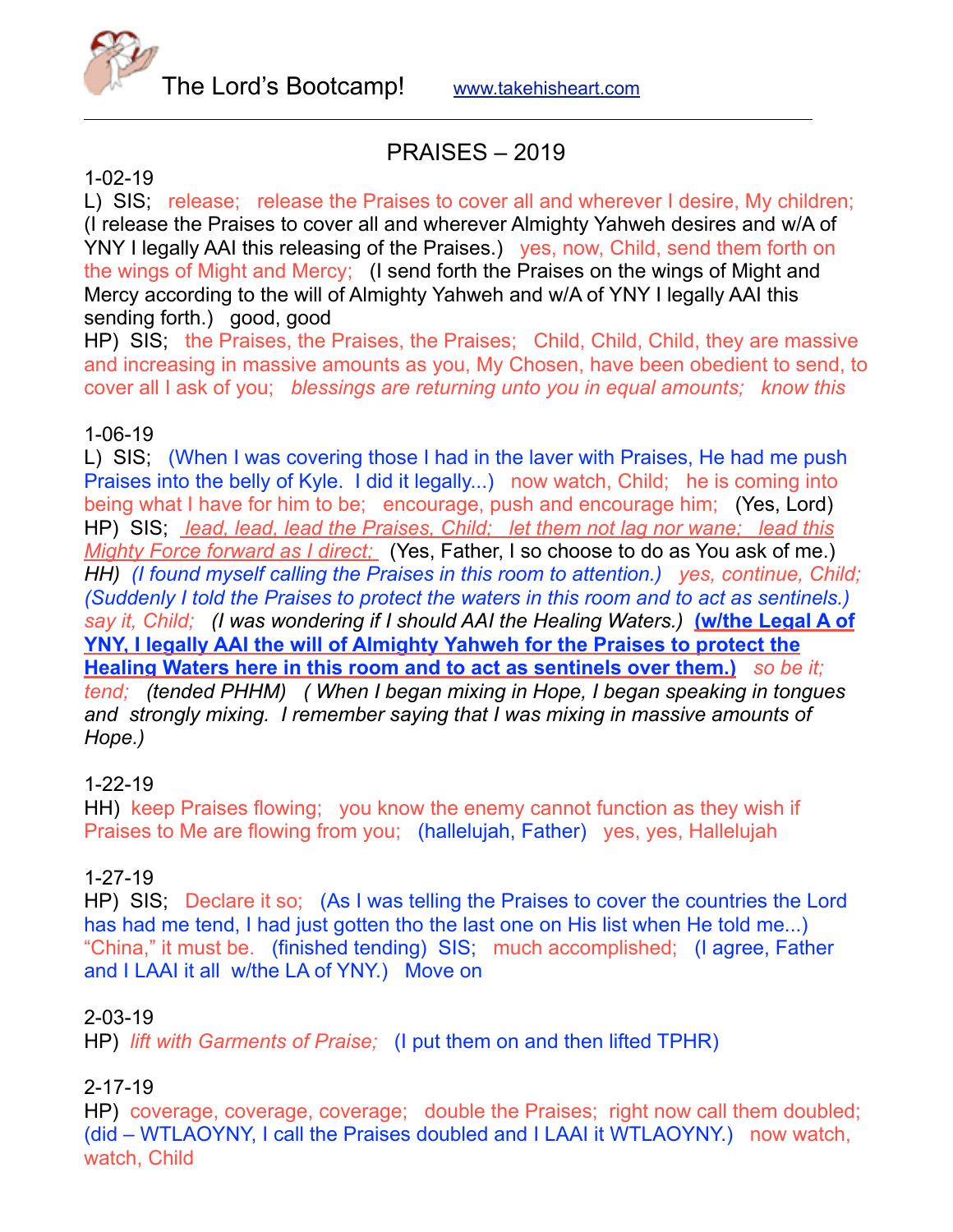### 2-19-19

HP) (As I tended Praises telling them and their increases to expand and to expand the expansions...) rolling expansion; (When I was covering the 16 cities with Praises...) **Toronto:** (I added Toronto to the cities' list making it 17 cities now.) Hallelujah;

### 2-20-19

L) SIS; encased, encased in Praises; keep them encased, Child; (I then encased those in my laver with Praises.)

### 2-24-19

I was wondering about what Praises were needed and I immediately thought of impregnated Praises.) yes, yes, Child; ( I legally AAI impregnated Praises to be impregnated with all Almighty Yahweh desires according to His will and plans and for them to completely cover the core as a whole and individually as well and I do so WTLAOYNY.)

### 2-25-19

HP) Mountains and Mountains and Mountains of Praises going forth; see them as such for they are unsurmountable Mountains against the enemy; see that, Child; the enemy cannot, cannot mount an attack against them; truly, Hallelujah;

### 3-01-19

L) (When encasing in Praises, I was speaking in tongues and it noticeably changed with each person. With Wade I saw "announcer.") SIS; major headway with Praise covering; major, major, major at all levels; continue, continue on

### 3-05-19

HP) SIS; thundering Praises; allow them to move forth; allow their purposes, Child; (Legally did) Hallelujah; watch them, watch them

### 3-07-19

HP) SIS; tell the Mighty Praises being sent out to be obedient to Me again (legally did)

### 3-08-19

L) keep these Praises stirred, Child; let them not wane; Child, it is My desire that you flow in your anointings, your positions, your mantle, cloaks, and coverings; allow it, allow it now; (I legally allow the desire Almighty Yahweh has for me to flow in all He desires for me to flow in according to His will and plans and I LAAI His desires for me WTLAOYNY.) so be it

HP) SIS; lift with Mercy great Mercy; (TPHR) bells of Mercy ringing all across My lands;

HH) (Thanked and sang Hallelujahs – roiled...suddenly I knew the waters were on and in me as an anointing.) correct, Child, they are; allow all their purposes; ( I legally allow all the purposes of this anointing of the Healing Waters and I LAAI them all WTLAOYNY.) *(I asked about my knees and was telling Father I really didn't want man's version of fixing or repairing my knees...)* get the x-rays; (Suddenly I knew why. The x-rays would show bone on bone and when He restored them, the perfect cartilage would show His work, His miracle.) now you understand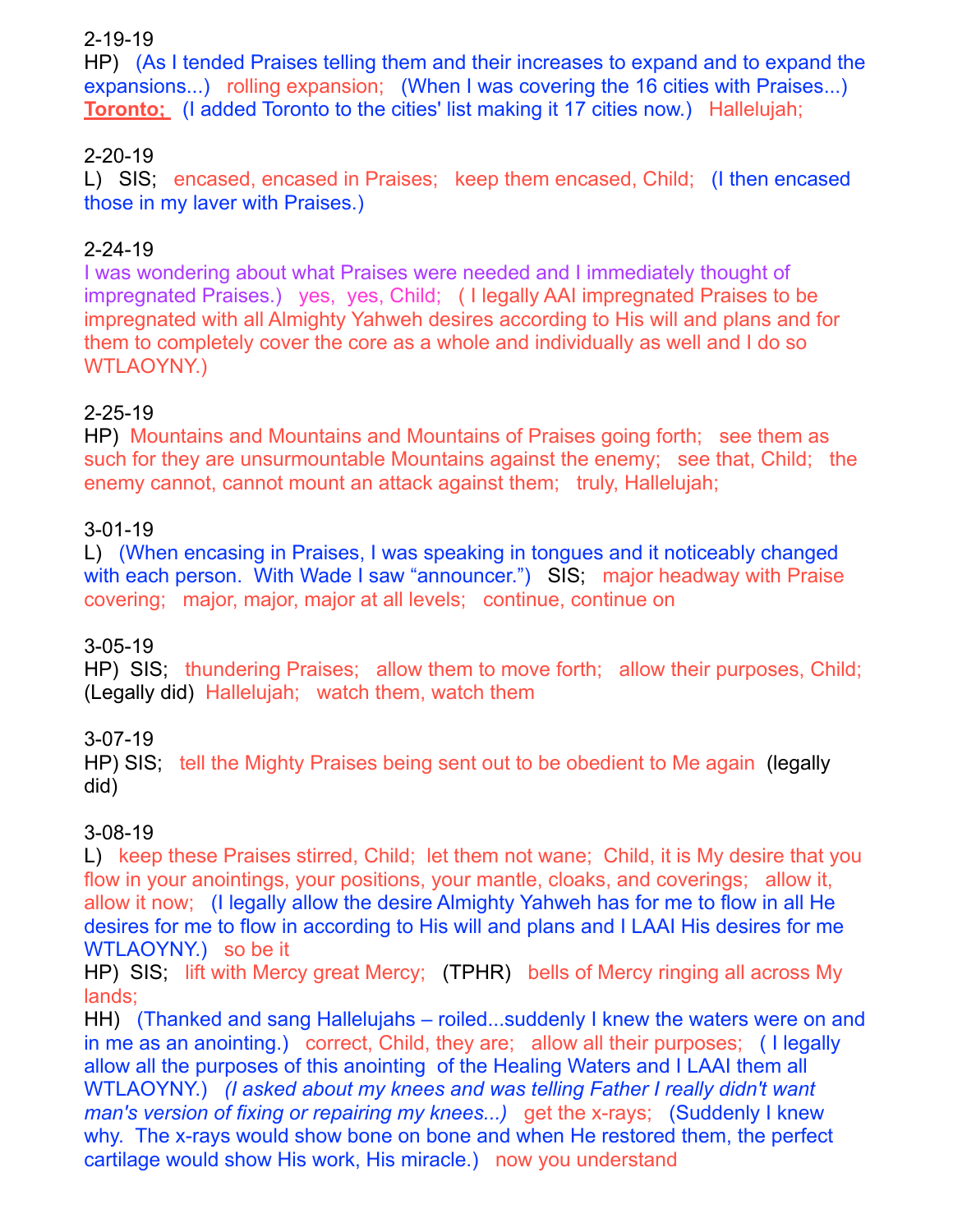### 3-09-19

L) SIS; Hallowed are My Praises; Hallowed are all My Praises; grasp, grasp; teach it, teach it, My Children; many, many facets; start simple; understand HP) (As I was tending the praises, I said, *"Praises I fortify you."*) SIS; My Children, allow all My Praises to work as I desire; (WTLAOYNY I legally allow all Praises to work as Almighty Yahweh desires and I LAAI this allowance WTLAOYNY.) so be it; pay close attention to them, My Children; let none wane

# 3-20-19

L) SIS; Encasements, Encasements complete; call them complete, Child; (WTLAOYNY, I call all the Encasements of Praises for those in this laver complete and I LAAI it WTLAOYNY.) (hallelujah) yes, encircle the Encasements with Hallelujahs, protective Hallelujahs; (I encircle the completed Encasements of Praises with protective Hallelujahs completely sealing them so the enemy cannot penetrate them. WTLAOYNY, I LAAI this sealing.) great, great

HP) be assured the Praises are at work, on task and at work; cover yourself with hallelujahs, protective hallelujahs;

# 4-14-19

HP) send silent Praises covering all the earth; (I LAAI WTLAOYNY, the sending of silent Praises to now cover the earth exactly as Almighty Yahweh has instructed and according to His will and plans.) Hallelujah

# 4-16-19

HP) Crucial, Crucial, Crucial, My Chosen, that you keep the Praises stirred and active as I have instructed; slack not in these duties;

# 4-24-19

L) SIS; allow potency to increase at My rates in all matters with Praises, Child;

### 5-04-19

10 minutes: *Yes, I Praise;* receive My Praises; allow them to minister unto you, My Children; *My Praises are Holy; take not lightly;* My Child,know ye not that I ask not of you anything that I am not also willing to do; *I send asking that only you receive;* 

### 6-10-19

L) (As I was tending the Praises of those in the laver, the words that came out when I covered each with Healing Praises was, "*that the Healing Praises create what needs to be created and that they eliminate all that needs to be eliminated."* After realizing what I had said and thinking about it, I added that they restore what needs to be restored as well. now, Hallelujah

# 6-11-19

HP) SIS; Praise, Praise, Praise; **cover all I am doing with Praises, My Chosen**; *be absolutely aware of what I am doing in your midst and cover it all with massive Praises sealed with Hallelujahs;* understand;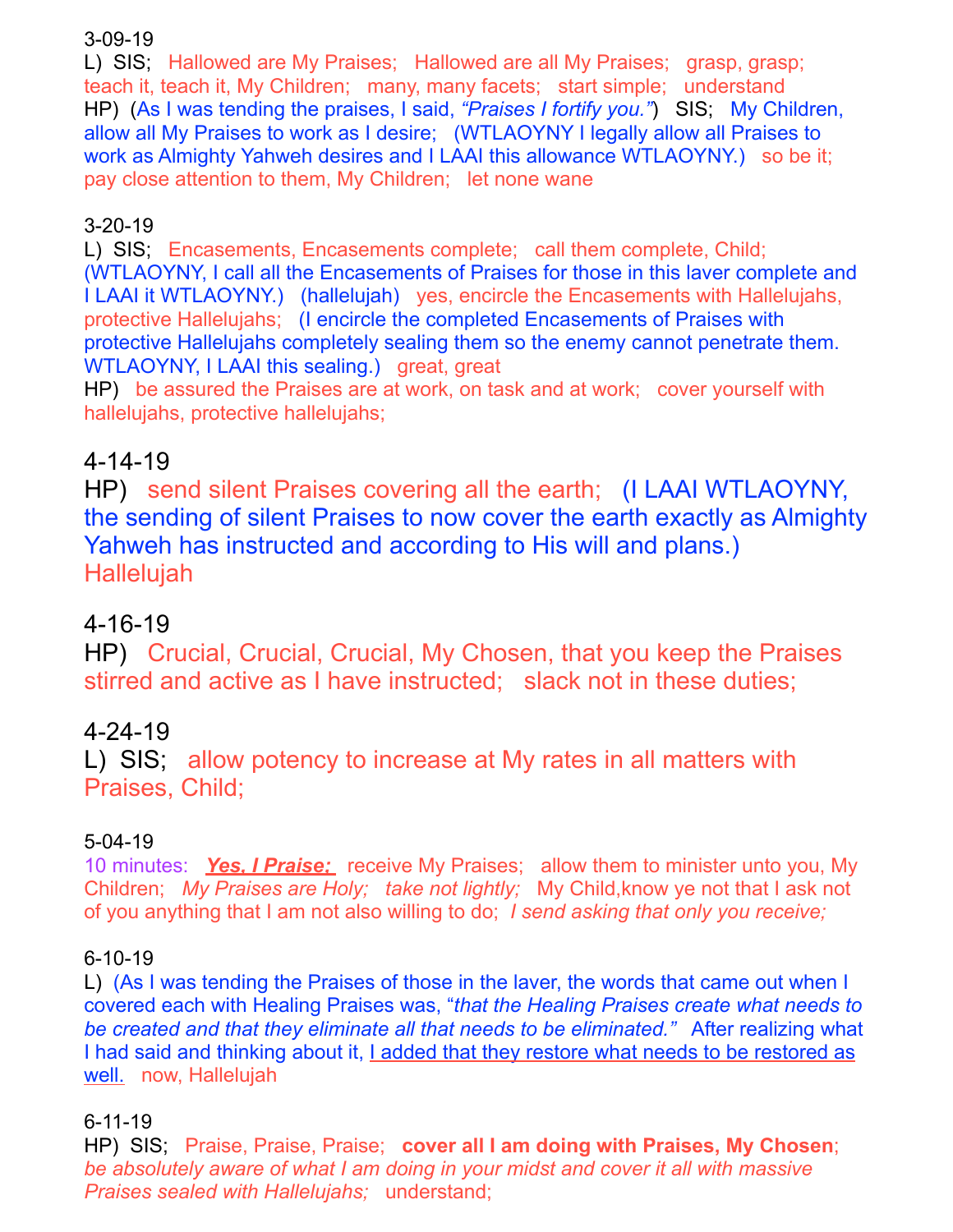HH) *Consider your positions, My Children;* check yourselves; **be certain there is no assumptions, overstepping, nor jealousy;** each of you must operate in your positions doing all in My timing; yes, My timing; hinder not My timing nor My plans; **be sure to work wearing your garments of Praise; imperative to forget this not;** now, My children, think on these things; carefully, purposefully think on them

### 6-21-19

L) SIS; Adjure the Praises to do the work I intend for them to do; (I adjure all the Lord's Praises to do the work He intends for you to do and I LAAI WTLAOYNY this statement, this command.) Hallelujah

H) *Child, cover this house, this room with protective Praises and protective Hallelujahs;*  (Father, I do now legally cover this house and this room with protective Praises and protective Hallelujahs and this protection I LAAI WTLAOYNY. Halleluyah!) good; so be it;

### 6-22-19

HP) coverage, coverage; make it complete with more Joy Bells; (did – I LAAI WTLAOYNY by sending forth Joy Bells with the Praises all across the lands, waters, airways, and heavenlies to drown out the lies of the enemy. Hallelujah) agree, Child, I agree Hallelujah

### 7-20-19

L) (As I was tending Praises and encasing each one in the laver with Praises, I stated again as I have been for some time now that the Praises are under our feet so that wherever we walk we are walking on Praises. Then it struck me as to why the Lord has me declare this. It is so that wherever we walk our feet do not touch unholy ground. Hallelujah!) yes, yes, now you understand; now state it legally so; ( I LAAI WTLAOYNY being encased with the Praises Almighty Yahweh has had me declare that we be encased with including our feet so that wherever we walk we are walking in Praises so that our feet do not touch unholy ground, Hallelujah!) yes, yes, yes, Hallelujah and Amen, encased and sealed

### 7-26-19

L) SIS; adjure, adjure, adjure; adjure all Praises to fulfill the purposes I, Almighty Yahweh have for them to fulfill; ( I LAAI WTLAOYNY adjuring all Praises to fulfill the purposes Almighty Yahweh has for them to fulfill; Hallelujah!) Amen

### 7-29-19

L) SIS; generate good will wherever you go, Child; speak to unholy ground denying it the ability to penetrate through the Praises upon which you walk; (I LAAI WTLAOYNY and declare that I deny any and all unholy ground from the ability to penetrate through the Praises upon which I walk and also upon which those I have encased in Praises walk and I seal and protect this declaration and denial with massive Hallelujahs!) so be it and Amen

### 8-13-19

HP) *keep the Praises rolling, Child;* slack off not; push, push, push them forth; forget not to push them forth; keep it up, keep it up, Child; your positions in which I have placed and anointed you allow you more Might in doing so than some others; understand; **you also have a greater responsibility, Child;** (I understand, Lord, please guide me in doing as You desire for me to do.) so be it